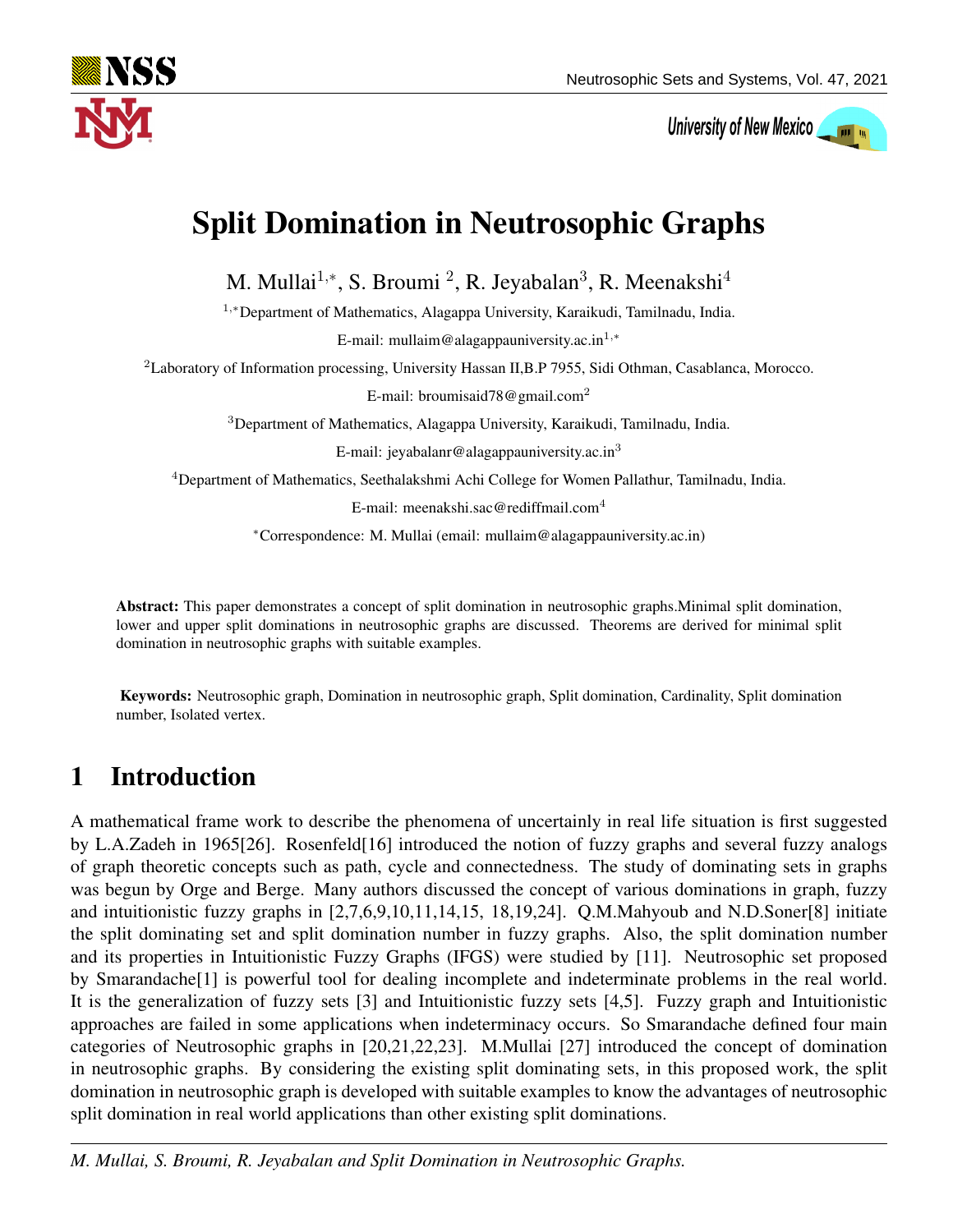## 2 Preliminaries

#### **Definition 2.1.** [12].

An intuitionisic fuzzy graph is of the form  $G=(V, E)$  where

(1)  $V = \{v_1, v_2, \dots, v_n\}$  such that  $\mu_1: V \to [0, 1]$  and  $\gamma_1: V \to [0, 1]$  denote the degree of membership and non-membership of the element  $v_1 \in V$ , respectively, and  $0 \leq \mu_1(v_i)+\gamma_1(v_i) \leq 1$ , for every  $v_i \in V$ ,  $i=1,2,3,......,n),$ 

(2) E  $\subseteq$  V  $\times$  V, where  $\mu_2$  : V  $\times$  V  $\rightarrow$  [0, 1] and  $\gamma_2$ : V  $\times$  V  $\rightarrow$  [0, 1] are such that  $\mu_2(v_i, v_j) \le \min[\mu_1(v_i), \mu_1(v_j)]$  and  $\gamma_2(v_i, v_j) \ge \max[\gamma_1(v_i), \gamma_1(v_j)]$  and  $0 \leq \mu_2(v_i, v_j) + \gamma_2(v_i, v_j) \leq 1$ , for every  $(v_i, v_j) \in E$ , (i,j=1,2,.........,n).

#### Definition 2.2. [4].

Let  $G = (V,E)$  be an intuitionistic fuzzy graph (IFG). Then the cardinality of G is defined to be  $|G| = \sum$  $v_i \in V$  $\frac{1+\mu_1(v_i)-\gamma_1(v_i)}{2} + \sum$  $v_i, v_j \in V$  $1+\mu_2(v_i,v_j)-\gamma_2(v_i,v_j)$  $\frac{(-\gamma_2(v_i,v_j))}{2}$  |.

#### **Definition 2.3.** [6].

A vertex  $u \in V$  of an IFG G = (V,E) is said to be an isolated vertex if  $\mu_2(u, v) = 0$  and  $\gamma_2(u, v) = 0$  for all  $v \in V$ . That is  $N(u) = \emptyset$ . Thus, an isolated vertex does not dominate any other vertex in G.

#### **Definition 2.4.** [6].

Let  $G = (V, E)$  be an IFG and let  $u, v \in V$ , we say that u dominates v in G if there exists a strong arc between them. A subset  $D \subseteq V$  is said to be dominating set in G if for every  $v \in V-D$ , there exists  $u \in D$  dominates v.

#### Definition 2.5. [4].

A dominating set D of IFG is said to be minimal dominating set if no proper subset S of D is a dominating set. Minimum cardinality among all minimal dominating sets is called the inituitionistic fuzzy dominating number, and is denoted by  $\gamma_{if}$  (G).

#### **Definition 2.6.** [12].

A dominating set D of a intuitionistic fuzzy graph  $G = (V,E)$  is a split dominating set if the induced fuzzy subgraph  $H = \langle \langle V - D \rangle, V, E \rangle$  is disconnected. The minimum fuzzy cardinality of a split dominating set is called a split domination number and id denoted by  $\gamma_s(G)$ .

#### **Definition 2.7.** [12].

A split dominating set D of a intuitionistic fuzzy graph G is said to be a minimal split dominating set if no proper subset of D is a split dominating set of G with  $|D'| < 1$ .

#### Definition 2.8. [12].

Minimum cardinality among all minimal split dominating set is called lower split domination number of IFG of G and is denoted by  $D_S(G)$ .

#### **Definition 2.9.** [12].

Maximum cardinality among all minimal split dominating set is called upper split domination number of IFG of G and is denoted by  $D_S(G)$ .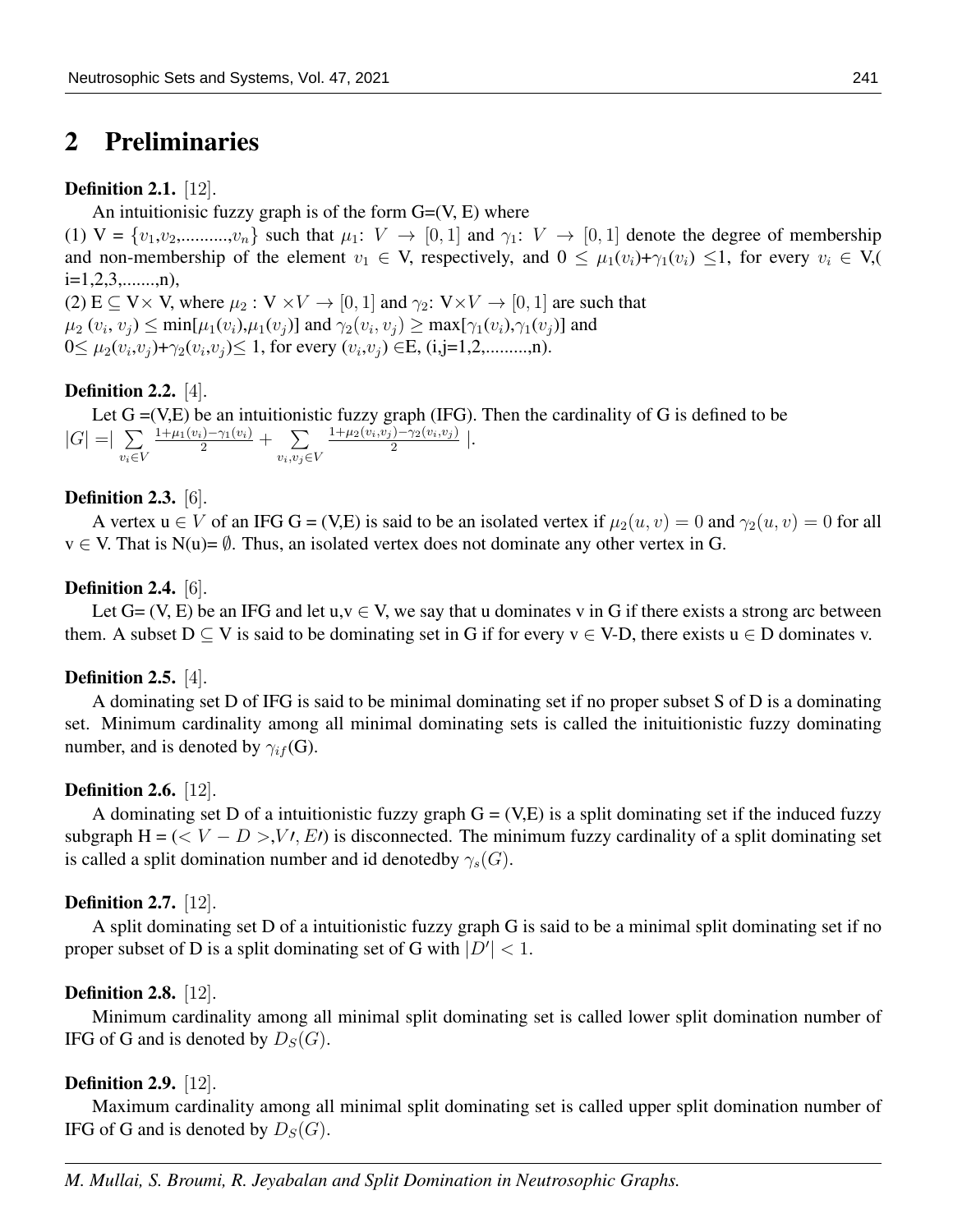#### **Definition 2.10.** [16].

Let X be a space of points(objects) with generic elements in X denoted by X, then the neutrosophic sets A (NS A) is an object having the form

 $A = \{ \langle x : T_A(x), I_A(x), F_A(x) \rangle, x \in X \},\$ 

where the functions T, I, F:  $X \rightarrow [0^-, 1^+]$  define respectively the truth membership function, indeterminacy membership function, and a falsity membership function of the element  $x \in X$  to the set A with the condition  $0^- \leq T_A(x) + I_A(x) + F_A(x) \leq 3^+,$ 

the functions  $T_A(x)$ ,  $I_A(x)$  and  $F_A(x)$  are real standard or nonstandard subsets of  $[0^-, 1^+]$ .

## **Definition 2.11.** [16].

Let X be a space of points (objects) with generic elements in X denoted by X. A single valued neutrosophic set A (SVNS A) is characterized by truth membership function  $T_A(X)$ , an indeterminacy membership function  $I_A(X)$  and a falsity membership function  $F_A(X)$ . For each point x in X,  $T_A(X)$ ,  $I_A(X)$  and  $F_A(X) \in [0,1]$ . A SVNS A can be written as

 $A = \{ \langle x : T_A(x), I_A(x), F_A(x) \rangle, x \in X \}.$ 

## Definition 2.12. [16].

Let A =  $(T_A, I_A, F_A)$  and B =  $(T_B, I_B, F_B)$  be single valued neutrosophic sets on a set X. If A =  $(T_A, I_A, F_A)$ is a single valued neutrosophic relation on a set X, then  $A = (T_A, I_A, F_A)$  is called a single valued neutrosophic relation on B =  $(T_B, I_B, F_B)$ , if  $T_B(x, y) \le min(T_A(x), T_A(y))$ ,  $I_B(x, y) \ge max(I_A(x), I_A(y))$ ,  $F_B(x, y) \ge$  $max(F_A(x), F_A(y))$  for all x,y in X.

A Single valued neutrosophic relation A on X is called symmetric if,

 $T_A(x, y) = T_A(y, x), I_A(x, y) = I_A(y, x), F_A(x, y) = F_A(y, x)$ , and

 $T_B(x, y) = T_B(y, x), I_B(x, y) = I_B(y, x)$ ,  $F_B(x, y) = F_B(y, x)$ , for all x,y in X.

### **Definition 2.13.** [16].

A single valued neutrosophic graph (SVN- graph) with underlying set V is defined to be a pair  $G = (A,B)$ where,

(1) The functions  $T_A: V \to [0,1], I_A: V \to [0,1], F_A: V \to [0,1]$  denote the degree of truth membership, degree of indeterminacy membership and degree of falsity membership of the element  $v_i \in V$ , respectively and

 $0 \leq T_A(v_i) + I_A(v_i) + F_A(v_i) \leq 3$ , for all  $v_i \in V$ , (i = 1,2,3,......,n)

(2) The functions  $T_B : E \subseteq V \times V \to [0,1], I_B : E \subseteq V \times V \to [0,1]$  and  $F_B : E \subseteq V \times V \to [0,1]$ are defined by  $T_B(\{v_i, v_j\}) \le min(T_A(v_i), T_A(v_j)), I_B(\{v_i, v_j\}) \ge max(I_A(v_i), I_A(v_j))$  and  $F_B(\{v_i, v_j\}) \ge$  $max(F_A(v_i), F_A(v_i)).$ 

denote the degree of truth membership, degree of indeterminacy membership and degree of falsity membership of the edge  $(v_i, v_j) \in E$  respectively, where

$$
0 \leq T_B(\{v_i, v_j\}) + I_B(\{v_i, v_j\}) + F_B(\{v_i, v_j\}) \leq 3 \text{ for all } \{v_i, v_j\} \in E, \text{(i,j = 1,2,...,n)}.
$$

## **Definition 2.14.** [16].

Let  $G = (A,B)$  be a single valued neutrosophic graph on the vertex set V and  $x, y \in V$ . x dominates y in G if  $T_A(x, y) = min\{T_B(x), T_B(y)\},\,$ 

 $I_A(x, y) = min\{I_B(x), I_B(y)\}\$ and  $F_A(x, y) = min\{F_B(x), F_B(y)\}\$ . A subset  $D^N$  of V is called a dominating set in G if for every vertex  $v \in V - D^N$  there exists  $u \in D^N$  such that u dominates v.

## **Definition 2.15.** [16].

The minimum cardinality of a dominating set in a neutrosophic graph G is called the domination number of G and is denoted by  $\gamma^N(G)$  (or)  $\gamma^N$ .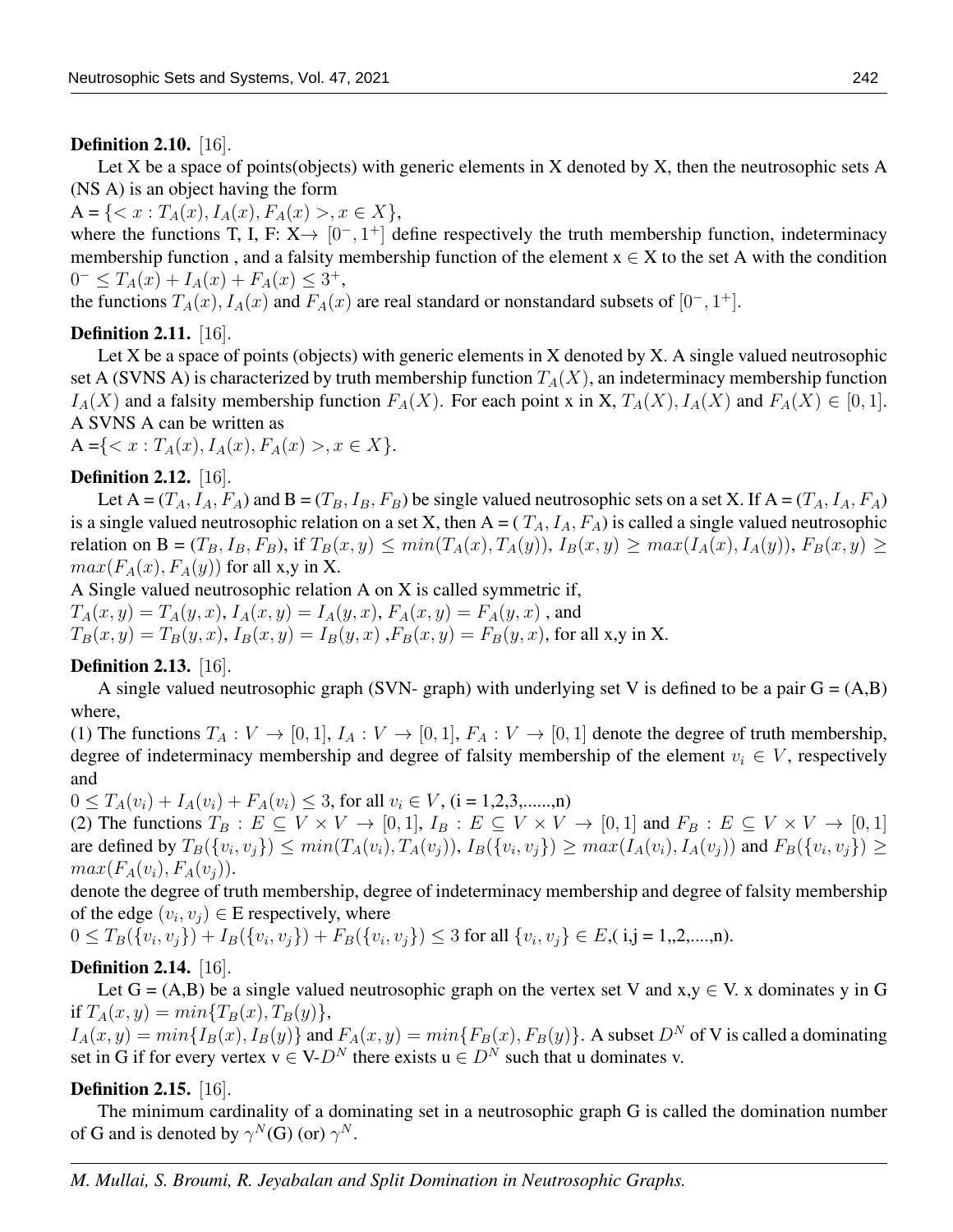#### Definition 2.16. [16].

Let G be a neutrosophic graph. A dominating set  $D<sup>N</sup>$  of G is said to be a minimal dominating set if no proper subset of  $D<sup>N</sup>$  is a dominating set of G

## Definition 2.17. [16].

A vertex x of a neutrosophic graph G is said to be an isolated vertex if,

 $T_B(x, y) < min\{T_B(x), T_B(y)\}\$  $I_B(x, y) < max{I_B(x), I_B(y)}$  and  $F_B(x, y) < max\{F_B(x), F_B(y)\}\text{, for all } y \in V\{x\}\text{,}$  $(ie)N(x) = \emptyset$ .

## **Definition 2.18.** [16].

A set of vertices  $D<sup>N</sup>$  of a neutrosophic graph G is said to be independent  $T_A(xy) \leq min\{T_A(x), T_A(y)\},\$  $I_A(xy) < max{I_A(x), I_A(y)}$  and  $F_A(xy) < max\{F_A(x), F_A(y)\}\text{, for all } x, y \in D^N\text{.}$ 

## 3 Split domination in neutrosophic graphs

**Definition 3.1.** A dominating set  $D^N$  of a neutrosophic graph  $G = (A,B)$  is a split dominating set if the induced neutrosophic subgraph  $H = ( \langle V - D^N \rangle, V', E')$  is disconnected. The minimum neutrosophic cardinality of a split dominating set is called a split domination number and id denoted by  $\gamma_s^N(G)$ .

**Example 3.2.** Here strong arcs  $e_1, e_2, e_4$  and  $e_6$ .

 $[ie, T(v_1, v_3) > T^{\infty}(v_1, v_3), T(v_1, v_2) > T^{\infty}(v_1, v_2), T(v_2, v_4) > T^{\infty}(v_2, v_4)$  and  $T(v_3, v_4) > T^{\infty}(v_3, v_4)$ ]. Dominating set in neutrosophic is  $D^N = [v_2, v_3, v_5]$ , V- $D^N = \{v_1, v_4\}$ .



Figure 1: Neutrosophic Graphs

For every,  $v \in V-D^N$ , there exists  $u \in D^N$  and  $V-D^N$  is a induced neutrosophic subgraph and it is disconnected. (i.e)There exists two isolated vertices  $v_1$  and  $v_4$ . The minimum cardinality of a split dominating set is called split domination number  $\gamma_s^N(G) = 1.35$ 

Theorem 3.3. *For any neutrosophic graph G = (A,B),*  $(i)W(D^N) > \delta(G)$ *(ii)*  $W(D^N) \leq \Delta(G)$ *, where*  $W(D^N)$  *is a weight of a split dominating set.* Proof:

*Consider Fig.1, The strong arcs are*  $e_1, e_2, e_4$  *and*  $e_6$ *. The minimum degree*  $\delta$  *is*  $\delta_T(G) = min\{d_T(v_i)/v_i \in V\} = 0.6$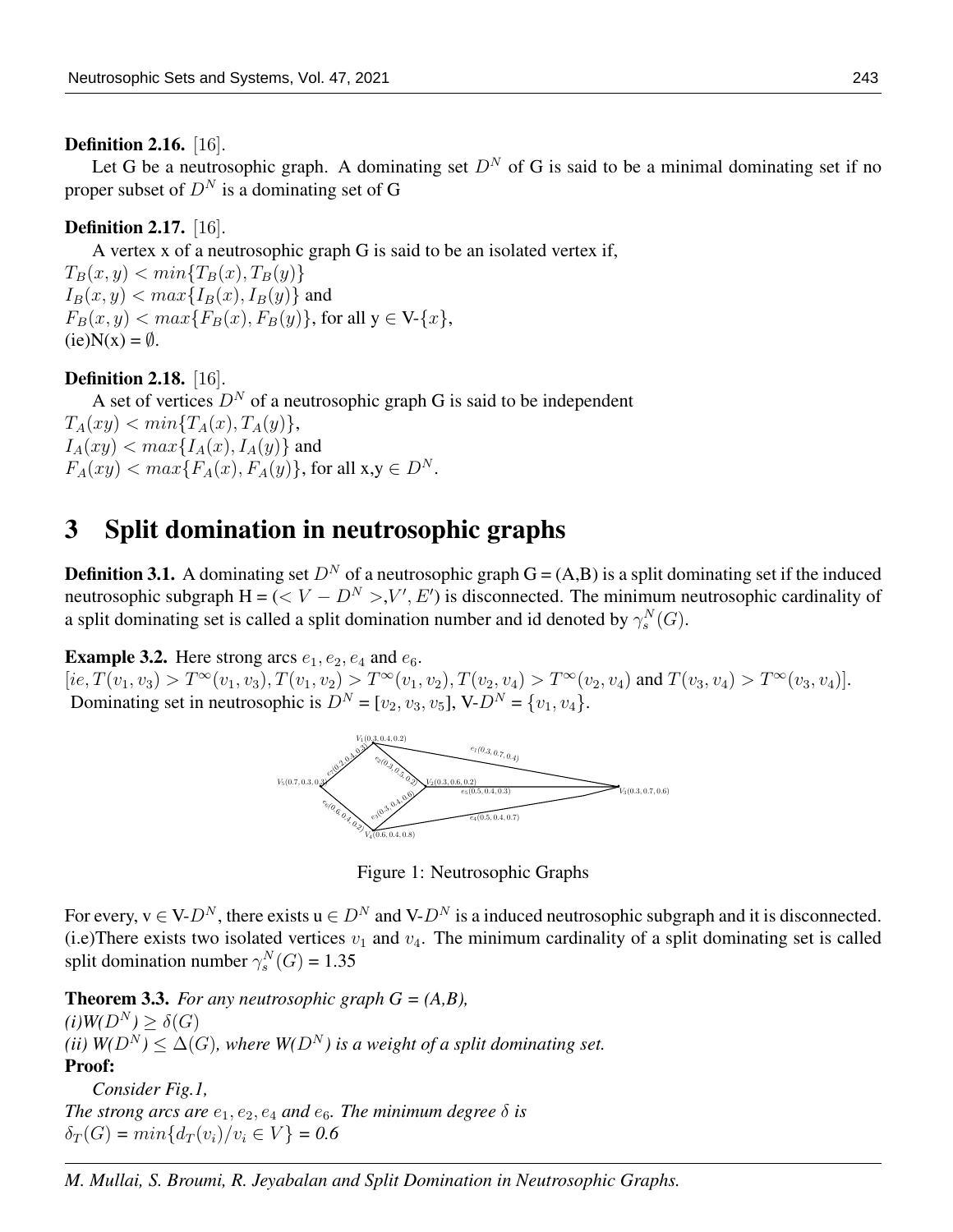$\delta_I(G) = min\{d_I(v_i)/v_i \in V\} = 0.8$  $\delta_F(G) = min\{d_F(v_i)/v_i \in V\} = 0.8$ *The minimum degree of G is*  $\delta(G) = min\{d_T(v_i), d_I(v_i), d_F(v_i)/v_i \in V\} = (0.6, 0.8, 0.8)$ *The maximum T degree is*  $\Delta_T(G) = max\{d_T(v_i)/v_i \in V\} = 0.9$ *The maximum I degree is*  $\Delta_I(G) = max\{d_I(v_i)/v_i \in V\} = 1.6$ *The maximum F degree is*  $\Delta_F(G) = max\{d_F(v_i)/v_i \in V\} = 1.6$ *The maximum degree of G is*  $\Delta(G) = max\{d_T(v_i), d_I(v_i), d_F(v_i)/v_i \in V\} = (0.9, 1.6, 1.6)$  $W_T(D) = W_T\{v_2, v_3, v_5\} = W_T(v_2) + W_T(v_3) + W_T(v_5) = 0.6$  $W_I(D) = W_I \{v_2, v_3, v_5\} = W_I(v_2) + W_I(v_3) + W_I(v_5) = 1.2$  $W_F(D) = W_F \{v_2, v_3, v_5\} = W_F(v_2) + W_F(v_3) + W_F(v_5) = 1.2$  $W(D^N) = (0.6, 1.2, 1.2)$ *Also,*  $\delta(G) = (0.6, 0.8, 0.8)$  and  $\Delta(G) = (0.9, 1.6, 1.6)$ *Therefore,*  $W(D^N) \ge \delta(G)$  *and*  $W(D^N) \le \Delta(G)$ *. Hence the proof.*

**Theorem 3.4.** *A dominating set*  $D^N$  *of a neutrosophic graph G is a split dominating set if and only if there exists two neutrosophic vertices u,v*  $\in$  *V-D<sup>N</sup> such that every u-v path contains an neutrosophic vertex of D<sup>N</sup>.* Proof:

Let  $D^N$  be a split dominating set of a neutrosophic graph G. Then induced neutrosophic subgraph  $\lt V - D^N >$ *is disconnected. Hence, there exist two vertices*  $u, v \in V-D^N$  *such that every u-v path contains a neutrosophic vertex of*  $D^N$ .

Let  $D^N$  be a dominating set. Then induced subgraph V- $D^N$  of a neutrosophic graph G is connected (or) dis*connected.*

If it is connected, then there exist two vertices u, v in  $V \cdot D^N$  such that some u-v path does not contain a neutrosophic vertex of  $D^N$ , which is a contradiction. Hence V- $D^N$  is disconnected, which implies  $D^N$  is a neutro*sophic split dominating set of G.*

**Theorem 3.5.** For any neutrosophic graph  $G = (A,B)$ ,  $\gamma_S^N(G) \geq \beta(G)$ , where  $\beta(G)$  is a fuzzy vertex covering *number of G.*

### Proof:

Let S be a subset of A which is an independent set satisfying the condition  $T_B(u,v) < T_B^\infty(u,v)$  ,  $I_B(u,v) <$  $I_B^{\infty}(u, v)$  and  $F_B(u, v) < F_B^{\infty}(u, v)$  for all  $u, v \in S$ . If S is maximal independent set then for every vertex  $v \subset V$ *, S the set S* ∪{v} *is not independent.*

*That is, there exists strong neighbor adjacent to every vertex in S.*

*Hence, the minimum cardinality of a split dominating set is greater than maximum cardinality of independent* set  $\beta(G)$ , a vertex covering of neutrosophic G. Hence,  $\gamma^N_S(G) \geq \beta(G)$ .

**Definition 3.6.** A split dominating set  $D<sup>N</sup>$  of a neutrosophic graph G is said to be a minimal split dominating set if no proper subset of  $D^N$  is a split dominating set of G with  $|D^{N'}| < 1$ .

**Theorem 3.7.** *A split dominating set*  $D^N$  *of neutrosophic graph G is minimal if and only if for each vertex v*  $\in$  $D<sup>N</sup>$  one of the following conditions holds,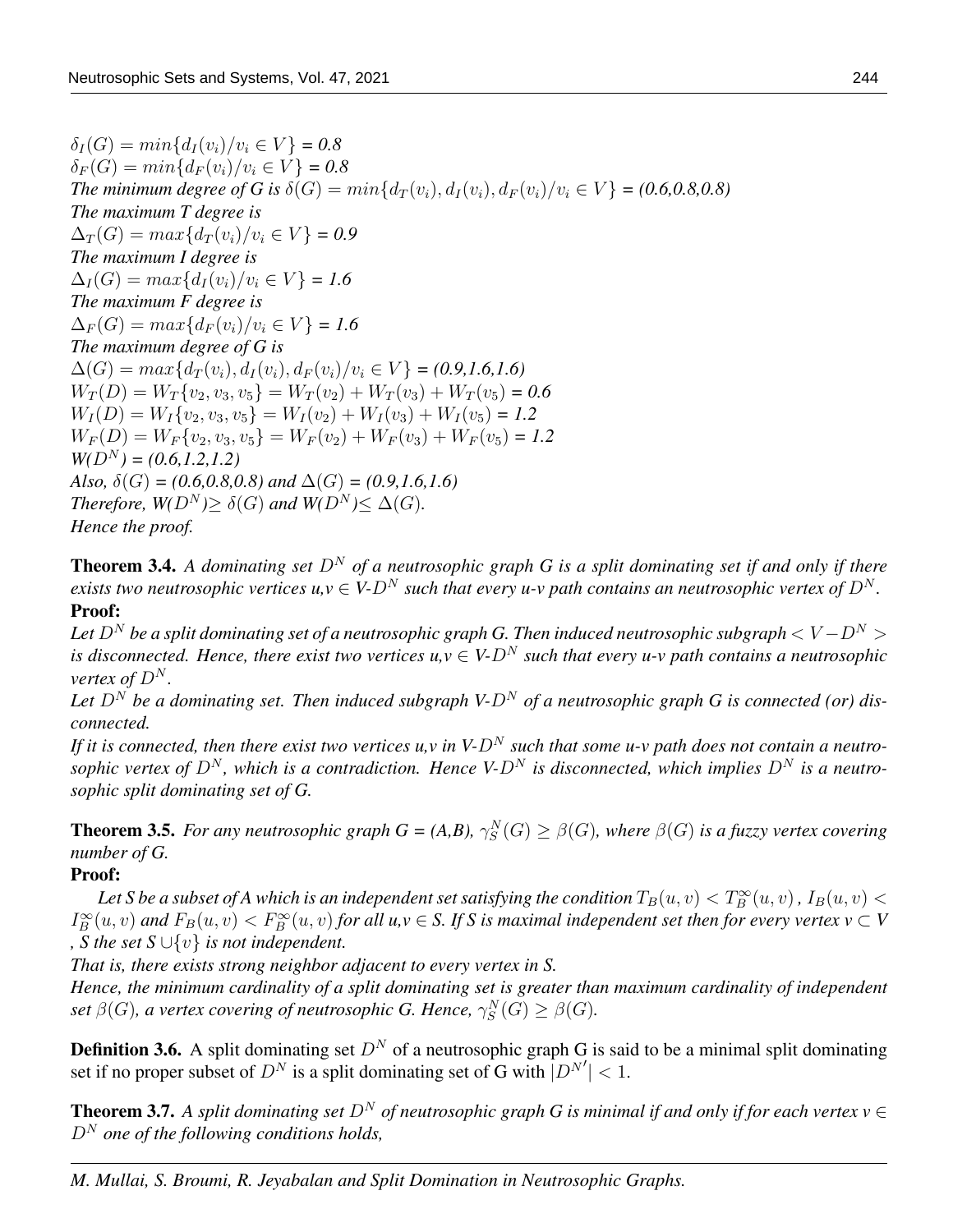*(i) there exists a vertex u*  $\in V$ - $D^N$  *such that*  $N(u) \cup D^N = \{v\}$ . *(ii) v is an isolate in*  $\langle D^N \rangle$ .  $(iii) < V - (D<sup>N</sup>)' >$  *is connected.* 

#### Proof:

*Suppose that*  $D^N$  *is minimal and there exists a vertex*  $v \in D^N$  *such that v does not satisfy any of the above conditions.*

*(ie) by condition (i), there exists a vertex u*  $\in V$ - $D^N$  *such that*  $N(u) \cup D^N \neq \{v\}$  *and by condition(ii), v is not an isolate vertex of the induced subgraph*  $\langle D^N \rangle$ .

Let  $(D^N)' = D^N - \{V\}$ , then  $D^N$  is a split dominating set, which satisfies above two conditions. *Hence, the induced subgraph*  $\lt V - (D^N) >$  *is disconnected, which contradicts the third condition. This implies a vertex v is in*  $D^N$ *.* 

*Therefore,*  $D^N$  *is minimal split dominating set, which satisfies one of the above conditions.* 

**Theorem 3.8.** For any neutrosophic graph  $G = (A,B)$  with neutrosophic end vertex  $\gamma_2^N(G) \ge \gamma^N(G)$ , Further*more, there exists a split dominating set of G containing some vertices adjacent to neutrosophic end vertices.* Proof:

Let  $v$  be a neutrosophic end vertex of neutrosophic graph  $G$ , then there exists neutrosophic cut vertex  $'w'$ *such that*  $T(u, v) > 0$ ,  $I(u, v) > 0$  *and*  $F(u, v) > 0$ .

Let  $D^N$  be a dominating set of neutrosophic G. Suppose that  $w \in D^N$ , then  $D^N$  is a split dominating set of G. *Repeating this process for all such cut vertices adjacent to neutrosophic end vertices, we obtain a split dominating set of G containing some vertices adjacent to the end- vertices.*

Definition 3.9. Minimum cardinality among all minimal split dominating set is called lower split domination number of neutrosophic graph G and is denoted by  $d_S^N(G)$ .

Definition 3.10. Maximum cardinality among all minimal split dominating set is called upper split domination number of neutrosophic graph G and is denoted by  $D_S^N(G)$ .

**Example 3.11.** Here, strong arcs are  $(e_2, e_6, e_8, e_9, e_{10})$ Let the neutrosophic dominating sets are  $D_1^N = \{v_1, v_2, v_4, v_5\}$ ;  $D_2^N = \{v_1, v_3, v_4, v_6\}$ ;



Figure 2: Neutrosophic minimal split dominating sets

 $D_3^N = \{v_1, v_2, v_4, v_6\}$ ;  $D_4^N = \{v_1, v_2, v_5, v_7\}$  and  $D_5^N = \{v_1, v_3, v_5, v_7\}$ .... etc. Out of these neutrosophic dominating sets, minimal split dominating sets are  $D_1^N = \{v_1, v_2, v_4, v_5\}$ , V- $D_1^N = \{v_3, v_6, v_7\}$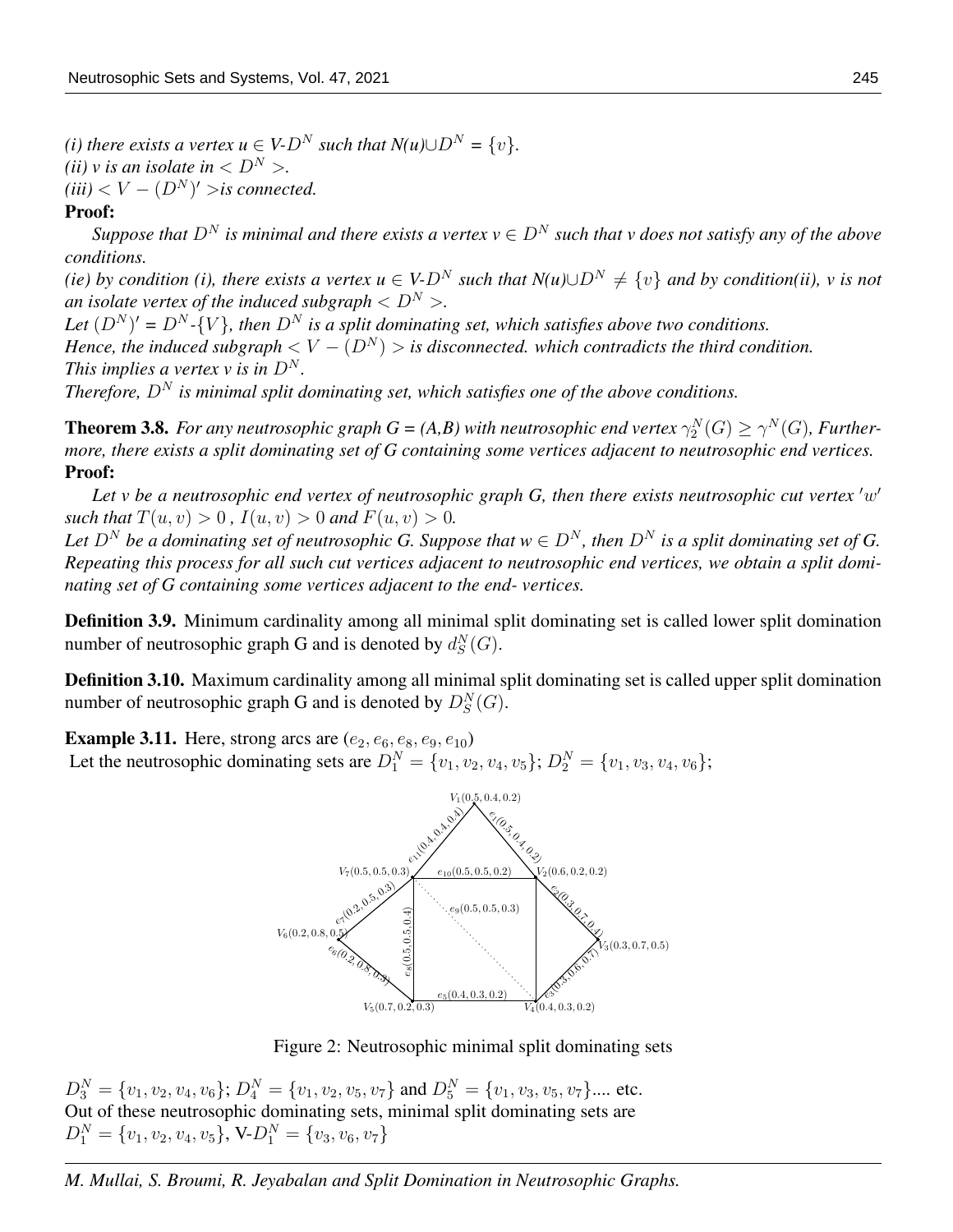Therefore,  $\gamma_S(D_1^N) = 2.55$  $D_3^N = \{v_1, v_2, v_4, v_6\}, \text{V-}D_3^N = \{v_3, v_5, v_7\}$ Therefore,  $\gamma_S(D_3^N)=2$  $D_5^N = \{v_1, v_3, v_5, v_7\}, \text{V-}D_5^N = \{v_2, v_4, v_6\}$ Therefore,  $\gamma_S(D_5^N) = 2.1$ 

Here upper split domination number of neutrosophic graph G is  $D_S^N(G) = 2.55$  and lower split domination number of G is  $d_S^N(G) = 2$ .

**Theorem 3.12.** *For any neutrosophic graph*  $G = (A, B)$ 

 $(i)$   $\gamma(G) \geq P/(\Delta_T(G)+1)$  $(iii)$   $\gamma(G) \geq P/(\Delta_I(G) + 1)$  *(iiI)*  $\gamma(G) \geq P/(\Delta_F(G) + 1)$  *where*  $\Delta_T(G)$  *is the maximum T* -degree of G and  $\Delta_I(G)$  *is the maximum I - degree of G and*  $\Delta_F(G)$  *is the maximum F- degree of G.* Proof:

*(i) Let*  $D^N$  *be a neutrosophic dominating set of G with*  $|D^N| = \gamma$  *and since every vertex in* V- $D^N$  *is adjacent to some vertices in*  $D^N$ *, we have* 

 $|V - D^N| \leq \sum^r$  $i=1$  $d(v_i) \leq \gamma \Delta_\mu(G)$  $\Rightarrow$   $p - \gamma(G) \leq \gamma \Delta = \gamma(G) \Delta_{\mu}(G)$ .  $\Rightarrow p \leq \gamma(G) + \gamma(G) \Delta_{\mu}(G) = \gamma(G) \cdot (1 + \Delta_{\mu}).$  $\Rightarrow$   $P/(\Delta_u(G) + 1) \leq \gamma(G)$ . *Similarly,*  $\gamma(G) \geq P/(\Delta_{\gamma}(G) + 1)$ *.* 

**Theorem 3.13.** *For any neutrosophic graph*  $G = (A, B)$  $(i)$   $\gamma_S(G) \geq P.\Delta - T(G)/(\Delta_T(G) + 1)$ 

 $(iii)$   $\gamma_S(G)$  >  $P.\Delta_I(G)/(\Delta_I(G)+1)$  $(iii)$   $\gamma_S(G) \geq P.\Delta_F(G)/(\Delta_F(G)+1)$ Proof:

*The proof is similar to the above theorem.*

**Theorem 3.14.** If neutrosophic graph  $G = (A, B)$  has one neutrosophic cut vertex v and at least two neutro*sophic blocks*  $H_1$  *and*  $H_2$  *with v adjacent to all vertices of*  $H_1$  *and*  $H_2$ *, then v is in every split dominating set of G.*

### Proof:

Let  $D^N$  be a split dominating set of neutrosophic of G.

*Suppose v is a cut vertex does not belong to*  $D^N$ .

*This implies v*  $\in$  *V-D<sup>N</sup>*, then each of  $H_1$  and  $H_2$  contributes at least one vertex to D<sup>N</sup> say u and w, which is *adjacent to v. If V-D<sup>N</sup> includes v then every V-D<sup>N</sup> is connected.* 

*This implies,*  $D^N$  *is not a split dominating set, which is a contradiction. Hence, v is in every split dominating set of neutrosophic of G.*

**Example 3.15.** In fig.3, strong arcs are  $e_1, e_3, e_5, e_6$  and  $e_9$ .

Let  $H_1 = v_2, v_3, v_5, v_6$  and  $H_2 = v_3, v_4, v_6$  be two blocks with one cut vertex  $v_3$ , which is adjacent to all vertices of  $H_1$  and  $H_2$ .

Then  $v_3$  is in every split dominating set of neutrosophic of G.

Theorem 3.16. *Let v be a neutrosophic cut vertex of neutrosophic graph G, if there is a block H in G such that v is the only cut vertex of H and v is adjacent to all vertices of H. Then there is a split dominating set of G*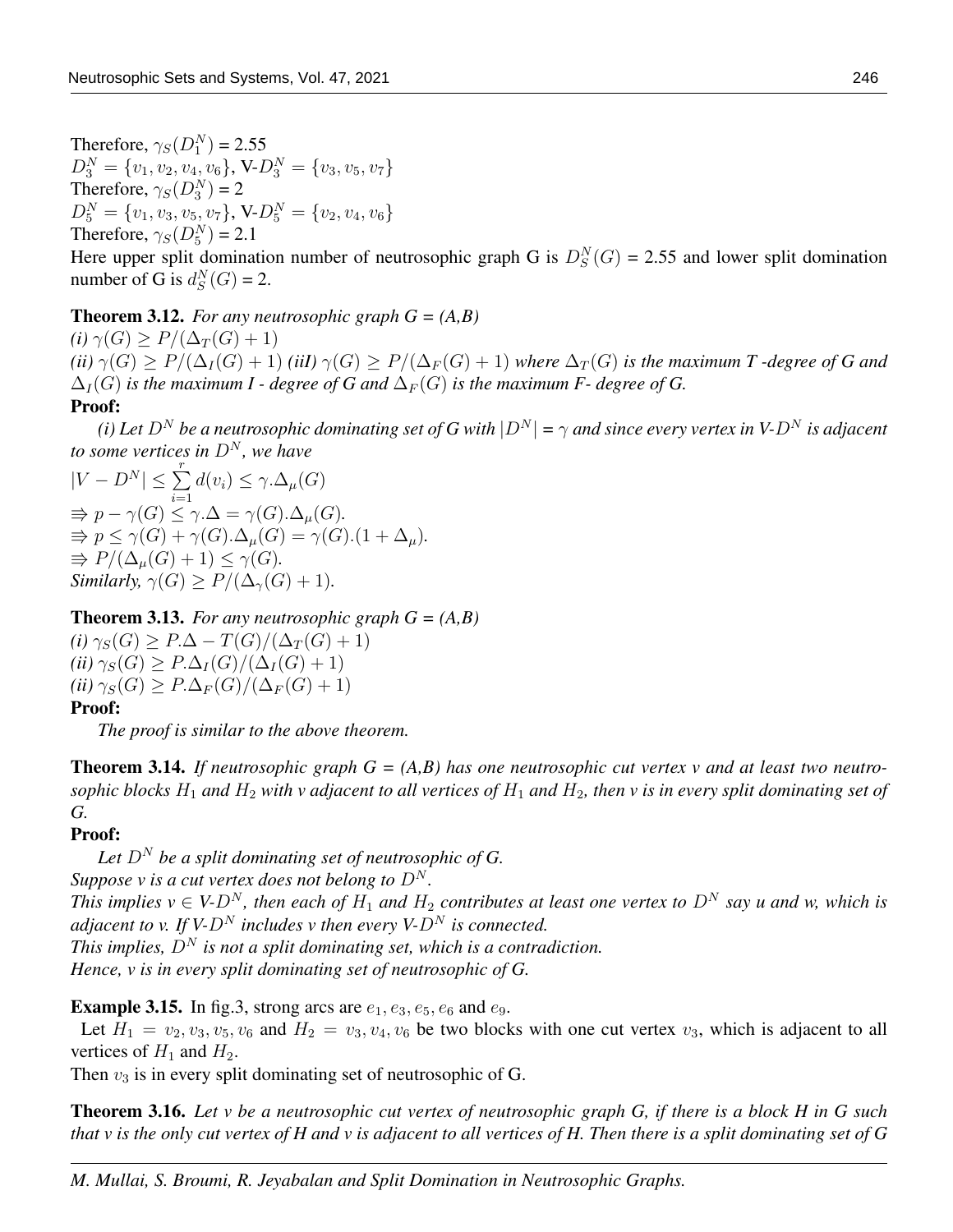

Figure 3: Neutrosophic split dominating sets

*containing v.*

#### Proof:

*If there exists two blocks in neutrosophic graph G, satisfying the given condition, then by above theorem, v is in every split dominating set of neutrosophic graph G.*

**Theorem 3.17.** If  $\gamma^N_S(G) \leq \gamma^N_D(G)$ , then for any split dominating set  $D^N$  of neutrosophic graph G, V- $D^N$  is a *split dominating set of G.*

## Proof:

*Since*  $D^N$  *is minimal split dominating set in neutrosophic graph G, we know that*  $V - D^N$  *is dominating set of G and*  $D^N$  *is a split dominating set, since*  $\langle D^N \rangle$  *is disconnected.* 

**Theorem 3.18.** Let G be a neutrosophic graph such that both G and  $\overline{G}$  are connected, then  $\gamma_S(G) + \gamma_S(\overline{G})$  $2|V|$ .

### Proof:

*We know that*  $\gamma_S(G) \geq \beta(G)$ *. Since both* G and  $\overline{G}$  are connected,  $\Delta(G), \Delta(\overline{G}) > P$  this implies  $\alpha_0(G)$ ,  $\alpha_0(\overline{G}) \leq 0$ . Hence  $\gamma_S(G) > |v|$ . *Similarly,*  $\gamma_S(\overline{G})$  > p, which implies  $\gamma_S(G) + \gamma_S(\overline{G})$  >  $|v| + |v|$  > 2|v|. *Hence the theorem*

## **Conclusion**

Neutrosophic set is the generalization of fuzzy set and intuitionistic fuzzy set. Neutrosophic models in real world applications are flexible and compatiblethan fuzzy and intuitionistic fuzzy models. In this proposed work, the definition of split domination number in a neutrosophic set is defined with suitable examples and some theorems in split domination in neutrosophic graph are developed. Also, the bound on split domination number related to the above concepts are studied.Neutrosophic split dominating set gives more efficient results than other existing split dominating sets. In future, the concept of split domination in neutrosophic graphs will be extented and applied to many real life situation problems.

## References

- [1] G.J.Chang, in: D.Z.Du, P.M.Pardalos (Eds.), Handbook of Combinatorial Optimization, Vol.3, Kluwer, Boston, MA, 339- 349,1998 .
- [2] Cockayne E.J., and Hedetneme, S.T., towards a "Theory of Domination in Graphs Newworks" Vol.7,247-261,1977.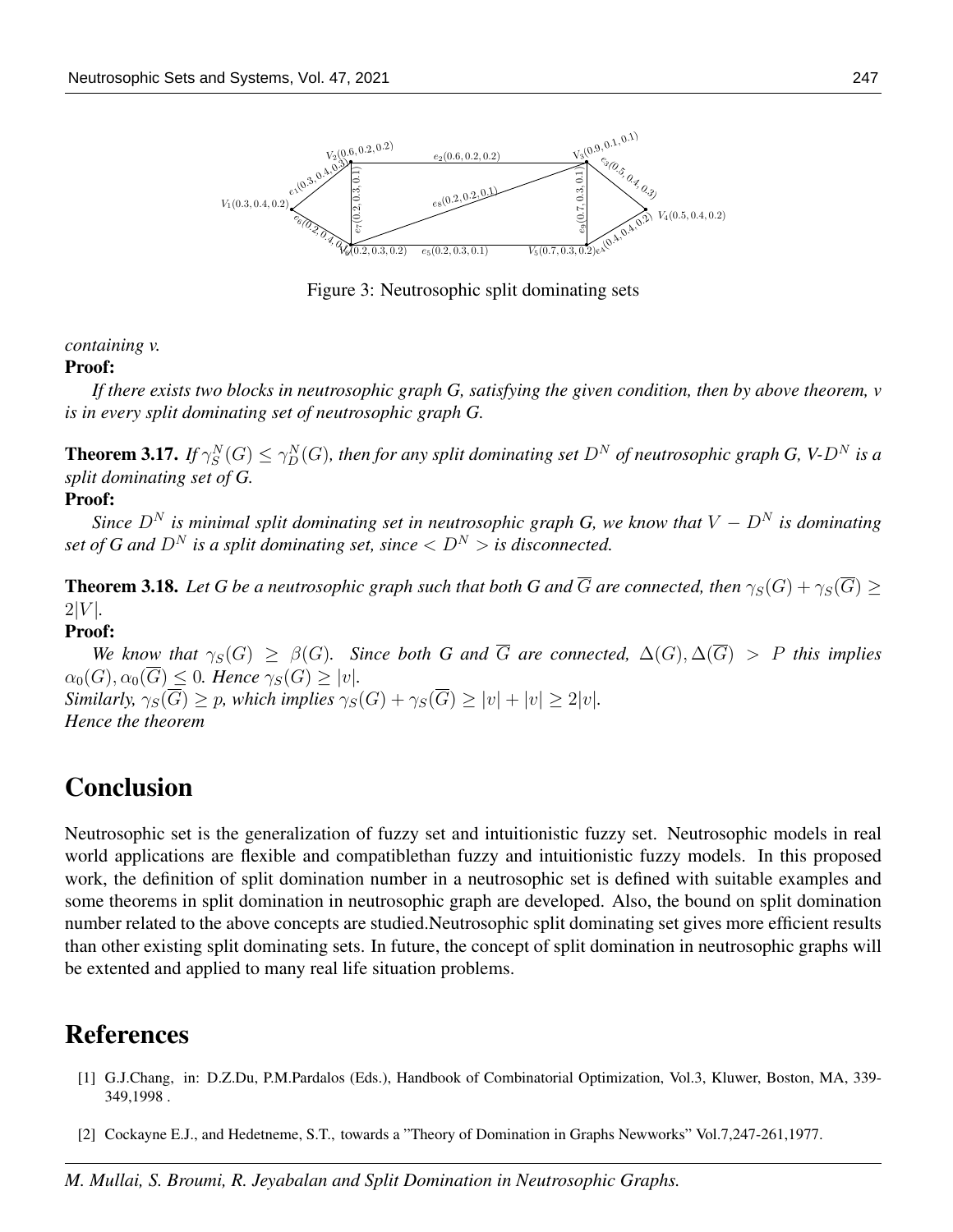- [3] Gaurav Garg, Kanika Bhutani, Megha Kumar and Swati Aggarwal. Hybrid model for medical diagnosis using Neutrosophic Cognitive Maps with Genetic Algorithms,
- [4] P.J.Jayalakshmi and C.V.R. Harinarayanan. Independent and Total strong(weak) domination in Fuzzy Graph, International Journal of computational Engineering Research, Vol. 04, Issue ,1,71-74.
- [5] M.G.Karunambigai, K.Palanivel and S.Sivasankar. Edge regular intuitionistic fuzzy graph, Advances in Fuzzy Sets and Systems, 20(1), 25-46,2015.
- [6] M.G.Karunambigai, S.Sivasankar and K.Palanivel. Different types of Domination in Intuitionistic fuzzy graph, Annals of pure and Applied Mathematics. 14.1, 87-101,2010.
- [7] V.R.Kulli. Theory of domination in graphs, Vishwa International Publications, 2012.
- [8] Mahyoub, Q.M., and Soner, N.D. The split domination number of fuzzy graphs, Far East journal of Applied Mathematics volume 30, Issue -I, 125-132, 2008.
- [9] Mullai.M., Dominations in Neutrosophic Graphs, Neutrosophic Graph Theory and Algorithms, IGI Global Publications,USA, ISSN:2327-1981, 131-147, 2019.
- [10] A.Nagoor Gani and S.R.Latha. On Irregular Fuzzy Graphs , Applied Mathematical Sciences, Vol.6, no.11, 517-523,2010.
- [11] A.Nagoorgani and K.Prasanna Devi. Edge domination and independence in fuzzy graphs, Advances in Fuzzy Sets and systems, 15(2), 73-84, 2013.
- [12] A.Nagoorgani and Shajitha Begum, S. Degree, Order and Size in Intuitionistic Fuzzy Graphs, International Journal of Algorithms, computing and Mathematics, Vol.3, p.11-16, 2010.
- [13] A.Nagoor Gani and S. Anupriya. Split domination on intuitionistic fuzzy graph P.G and Research Department of Mathematics, Jamal Mohamed College, Tiruchirappali, Tamil Nadu, India.
- [14] Parvathi, R.,Karunambigai , M.G., and Atanassov , K. Operations on Intuitionistic Fuzzy Graphs, Proceedings of IEEE International Conference on Fuzzy Systems (FUZZ-IEEE), 1396-1401, August 2009.
- [15] Parvathi, R. and Karunambigai, M.G. Intuitionistic fuzzy graphs, Computational Intelligence, Theory and applications, International Conference in Germany,18-20, 2006 .
- [16] K.Radha and N.Kumaravel. On edge regular fuzzy graphs, International Journal of Mathematical Archive, 5(9), 100-112, 2014.
- [17] A.Rosenfeild Fuzzy Graphs; in; L.A.Zadeh, K.S.Fu, M.Shimura (Eds.). Fuzzy sets and Their Applications to Cognitive and Decision processes, Academic Press, New York, 77-95,2010.
- [18] Said et al. Single valued Neutrosophic graphs, Journal of New Theory, 10, 86-101,2016.
- [19] S.Sahoo and M.Pal. Intuitionistic fuzzy competition graphs, Journal of Applied Mathematics and Computing, 53(1-2), 37- 57,2016.
- [20] F.Smarandache. Neutrosophic set a generalization of the intuitionistic fuzzy set, Granular Computing, IEEE International Conference, 38-42,2006, DOI: 10.1109/ GRC.2006.1635754.
- [21] F.Smarandache. A geometric interpretation of the neutrosophic set A generalization of the intuitionistic fuzzy set , Granular Computing (GrC), IEEE International Conference, 602 - 606, 2011. DOI 10.1109/ GRC.2011.6122665.
- [22] F.Smarandache. Refined Literal Indeterminacy and the Multiplication Law of Subindeterminacies, Neutrosophic sets and systems, Vol.9, 58,2016.